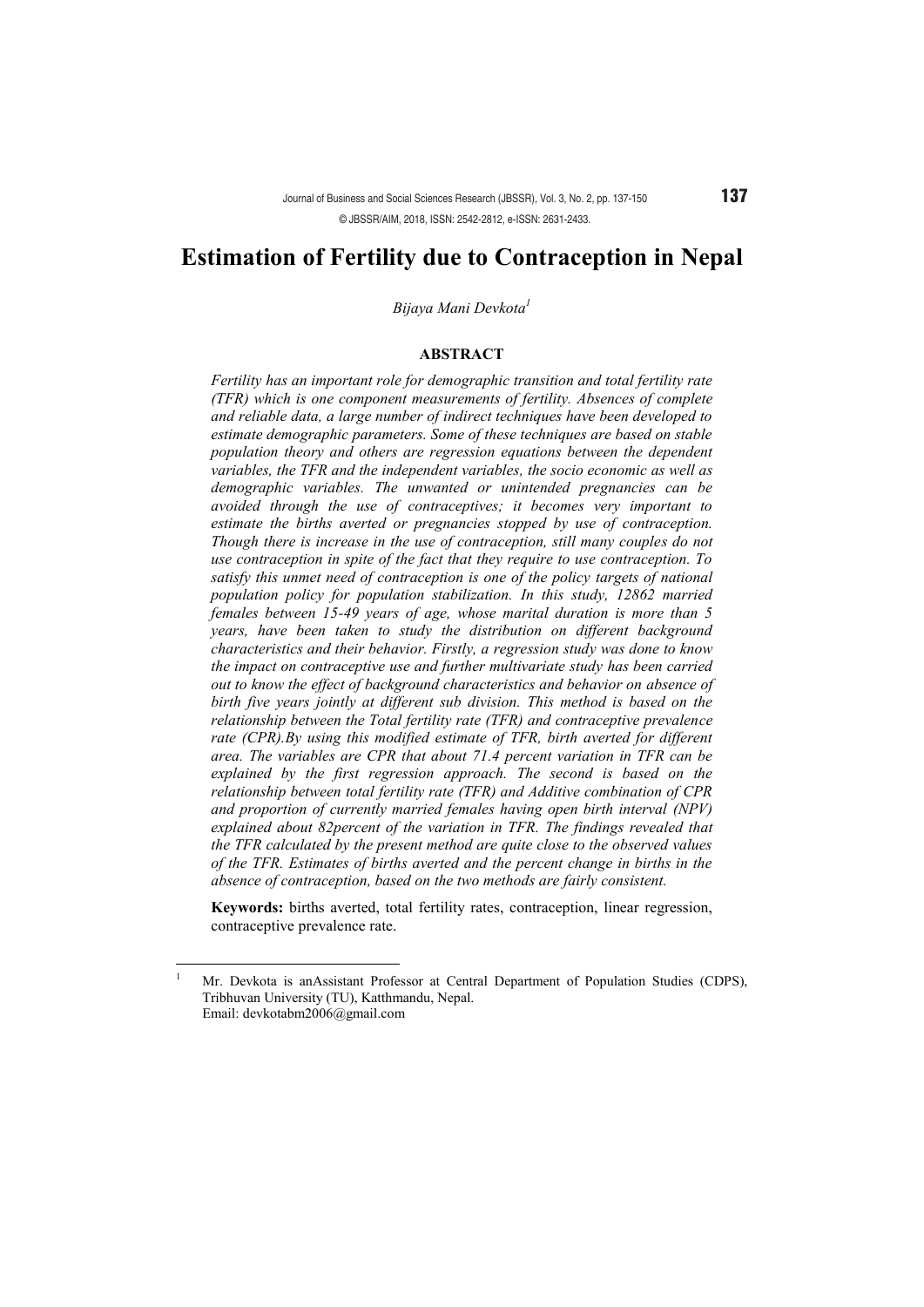#### **1. Introduction**

Fertility is one of the basic measures of population change which governed by a complex set of biological, socio-economic, political, legal and psychological factors which widely affected by different demographic and socioeconomic factors as well as reproductive attitude and behavior (Bongaart, 1978). Another indirect technique for estimation of TFR is proximate determinants model (Bongaart & Potter, 1983). Several studies have been made to obtain the indirect measurement of these fertility indicators, models based on polynomial models, Coale- Trussell function (Coale & Trussell, 1974). The other indirect measures of fertility are parity progression ratio (PPR), stable method, regression techniques that Brass's (1968) suggested a P/F ratio method for estimating fertility by Hobcraft et al. (1982). Ross (1991); Jain (1997) have used contraceptive prevalence rate (CPR) to predict TFR of any population. The methods of estimating births averted were described in the literature in the late 1960s and early 1970s (Kelly, 1971). The P/F ratio method for estimating fertility and stable population method (United Nation, 1983) has been used for estimating TFRs (Rele, 1987). Indirect method is very reliable for estimating TFR and overcome these difficulties (Devkota, 2014). The continuous rise of contraceptive use nationally and globally implies that pregnancies, related complicates, used contraceptive prevalence rate (CPR) to predict TFR of any population (Palmore &James, 1978).

With the steady increase in the use of contraception and implementing various family planning programmers especially in the high fertility countries, many attempts have been done in researches to estimate the births averted due to the use of contraception. For the evaluation of family planning programs, the estimation of births averted were mainly done by the researchers and program managers and it is also used for the cost effectiveness of family planning methods (Liu et al., 2008).Kelly (1971) modified this approach slightly and created what is called the "parity approach". Prada-Salas (1975) tried to estimate the births averted using the same parity approach from primary follow up survey of a family planning clinic was performed in Cambodia in 1969.A model has been derived for estimating the number of births to a female during a time interval since marriage assuming the conception rate, incidence of foetal losses and chance of on-set of sterility following a child birth. This model can be widely used to study the impact of increased contraception or induced abortion and of induced sterility on fertility (Bhattacharya et al., 1984).

Recently Liu and others (2008) have suggested three simple methods of estimating the number of births averted that is attributable to the use of contraceptive. The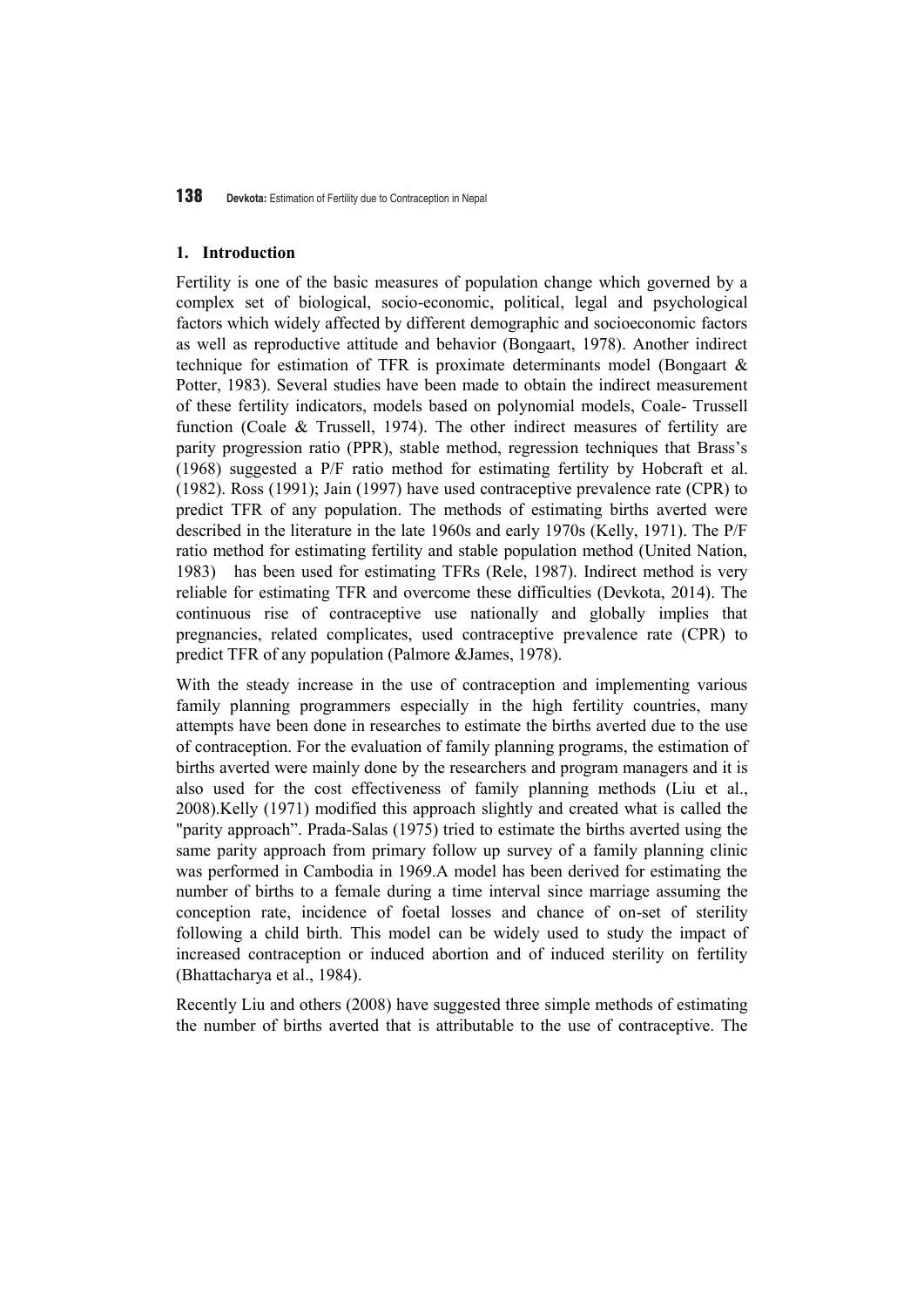first method is based on the observed relationship between TFR and CPR. The third method is based on the Bongaarts' proximate determinants model of fertility. They have estimated number of births that would have occurred in a recent year in the absence of contraception for 156 countries around the world. The purpose of using family planning method by women is to delay or avoid pregnancy. But sometimes though women want to use family planning method, they are not using any method. According to Ross and Winfrey (2002), more than 100 million women in less developed countries, or about 17 percent of all married women, would prefer to avoid a pregnancy but are not using any form of family planning. Demographers and health specialists refer to these women as having an "unmet need" for family planning. Over the past few decades, increasing level of contraceptive use has reduced unmet need for family planning in most of the countries. Unmet need for contraception can lead to unintended pregnancies, which pose risks for women, their families, and societies. In less developed countries, about one-fourth of pregnancies are unintended that is, either unwanted or mistimed (Herstad & Britt 2002). According to Basu (1996) "Governmental goals for family planning should be defined in terms of unmet needs for information and services".

A significant numbers of women say that they do not want another child but are not using any method of contraception. This gap between women's preferences and actions inspired many governments to initiate or expand family planning programs in order to reduce unintended pregnancies and lower their countries' fertility rates (Casterline & Sinding 2000). From a demographic standpoint, reducing unmet need can lower fertility in countries struggling to cope with rapid population growth. Reducing unmet need is also important for helping couples in achieving their reproductive goals. Reducing unmet need and serving current users of contraceptive scan help in reducing unintended pregnancies that lead to abortions and unwanted births both of which are unacceptably high in many countries (Becker, 1999). In general, the lower the unmet need for family planning services the higher is the effectiveness of the program. However, an effective program itself may further generate the demand for contraceptives.

Many policies and campaign have been conducted by government for publishing and to distribute several modern birth control devices. Other than several organizations, non-government organizations attached with this program to promote the birth control devices in the areas where the use of birth control devices are less and females are having larger number of children. Now, it is necessary to know that how much family planning methods are effective to restrain the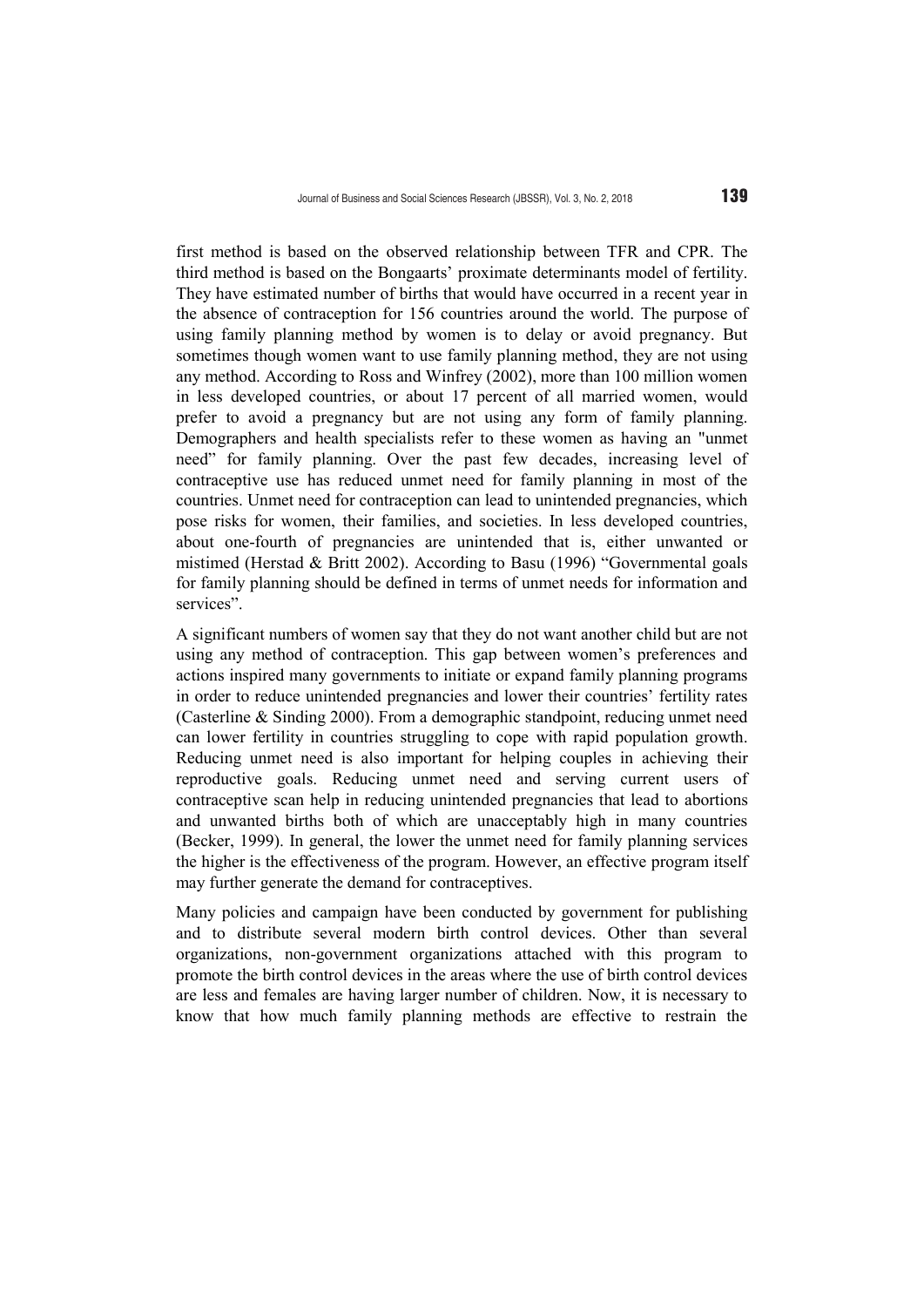population pressure. Under this, the important question is the assessment of the potency of the birth control programs i.e. with the use of family planning and practices, what are the numbers of births that have been avoided?

In recent years, socialization vastly adopted by Nepali women and it has a huge impact on their reproductive preferences. The demand for small family became more pronounced nowadays compared to the past. Majority of the couples now desire to have fewer children and to fulfill their desire they have the means to control their family size in the form of various methods of contraception. Therefore, within last few years the proportion of couples using contraceptives has increased steadily and the mix of methods is now dominated by modern methods that have become easily available compared to the before. The major target of the population programmed and policies is to control the rapid growth of population in high fertility countries. Promoting family planning methods, specially the modern contraceptive methods has been the priority of the population programs or family planning programs of those countries to achieve that target in a direct way. Government aims to make policies and campaign for promoting and distributing various modern contraceptive methods. Apart from government, many organizations and NGOs are also working in this field for promoting the modern family planning methods especially in those areas where use of contraception is less and women are having a large family size. Now the question arises that how much effective this contraceptive use is to control the population pressure. In this linkage, the main question of the evaluation of the effectiveness of the family planning program is how many births have been averted by the use of family planning? This study is an attempt to estimate the TFR and births averted and due to use of family planning.

The next section deals with materials and methods followed by result and discussion, and finally the study presents the conclusion section.

# **2. Materials and Methods**

Nepal Demographic Health Survey is monitor and evaluates the success of its family planning and reproductive and child health programs at national level which has taken data set. The current NDHS has been conducted in 2016 to know the current scenario of fertility pattern. Demographers always face problems due to non-availability of complete and reliable data. For the proposed analysis we have used available data on combination of contraceptive prevalence and proportion of females having no children during last 60 months prior to survey date and not using any contraceptive during last 5 years for the estimation of TFR. Total number of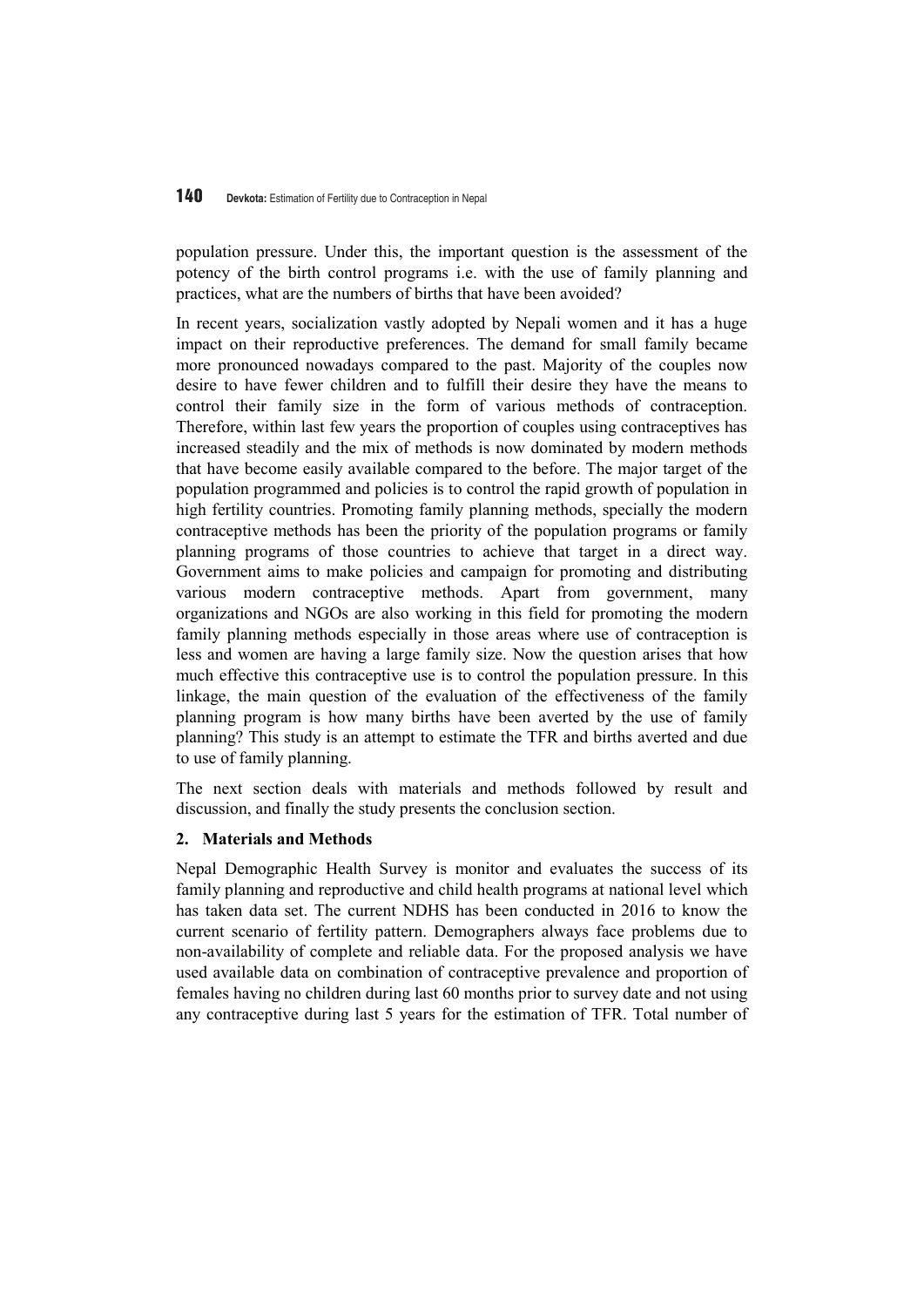births in last three years were also considered for estimation of births averted in last three years. Observed values of TFR have been taken from NDHS 2016 report. Also in the present study, data for CPR and open birth interval for women who are currently married has been taken form NDHS 2016(Ministry of Health (MOHP), 2016).

The proposed method is essentially based on the technique of regression analysis. This analysis is carried out by ordinary least square (OLS) assumptions. Here the basic assumption of OLS has been fulfilled since the data are taken from normal population and they are independent also. Using regression analysis concept, firstly the relationship between TFR and CPR has been established. Line of regression between TFR (Y) and CPR (X) is drawn taking NDHS data and its equation is as follows:

Estimated TFR,  $TFR = \alpha + \beta * CPR$  ……………..(1)

Where,

TFR = Estimated TFR

 $β$  = Regression coefficient

CPR = Contraceptive prevalence rate

 $\alpha$  = Intercept and can be treated as the extreme point of TFR which indicate the maximum TFR in the absence of CPR

Again a similar type of regression analysis has been done by taking dependent variable as TFR and independent variable NPV, which are combination of CPR and the proportion of women whose open birth interval. The line of regression is between TFR (Y) and NPV (X) for data of NDHS.

Estimated TFR.  $TFR = \alpha^{1} + \beta^{1*} NPV$  ……………..(2)

Where,

Estimated TFR = Proposed estimated TFR using regression equation.

 $\beta$ <sup>1</sup> = Coefficient of regression line for equation

NPV = New Predictor Variable (Additive combination of CPR and proportion of currently married females having open birth interval)

 $\alpha^1$ = Intercept and this can be treated as the extreme point of TFR indicates the maximum TFR rate in the absence of NPV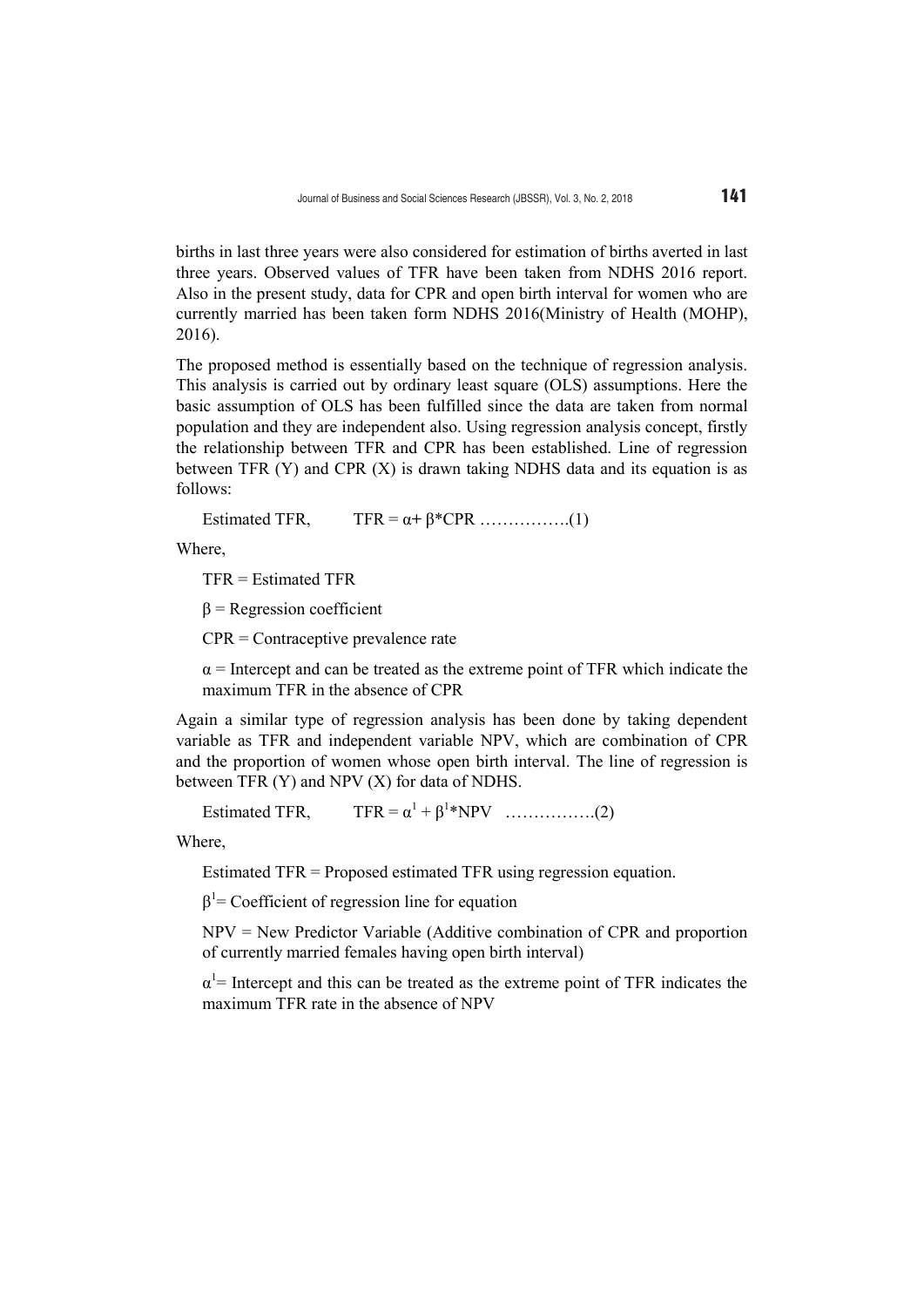The model after considering the NPV gives higher value of  $R^2$  than the previous onewhere only CPR is taken as predictor variable and using the proposed NPV (Singh, Singh,& Gupta, 2012).

The NPV for obtaining more reliable and efficient estimates for TFR has been proposed. This predictor variable is the combination of proportion of females currently using contraceptives and proportion of females having open birth interval more than 5 years or more and not using any contraceptive during last 5 years.

# **3. Results and Discussion**

The variables are CPR and TFR utilizing the NDHS data on sub regions of a country. Furthermore, it shows the regression line taking TFR as dependent variable and CPR as independent variable. The estimated value of coefficient of this regression line is -0.0504, which is negative. This means that the increment in CPR will decrease the TFR. Through the regression equation it is cleared that if we increase the CPR by one unit the TFR is lowered down by 0.42 units. If CPR is equal to zero then TFR will take the value a, i.e. it will go up to 2.36. A model 1 shows the province and development shows that, the coefficient of determination  $(R<sup>2</sup>)$  of this regression line is 0.714. This indicates that about 71.4 percent variation in TFR can be explained by this regression line in province level and other way of classification. Caused by contraception was changed in TFR which is shown in Table 1.

| Sub Regions            | <b>CPR</b> | TFR (Obs)          | <b>Estimated TFR</b><br>Percentage Change |         |  |  |  |  |  |
|------------------------|------------|--------------------|-------------------------------------------|---------|--|--|--|--|--|
| <b>Ecological Zone</b> |            |                    |                                           |         |  |  |  |  |  |
| Mountain               | 54.6       | 3                  | 2.61                                      | 13.1564 |  |  |  |  |  |
| Hill                   | 53.9       | 2.1                | 2.54                                      | 21.1175 |  |  |  |  |  |
| Terai                  | 51.4       | 2.5                | 2.32                                      | 7.0958  |  |  |  |  |  |
|                        |            | Development Region |                                           |         |  |  |  |  |  |
| Eastern                | 54.1       | 2.4                | 2.34                                      | 2.4225  |  |  |  |  |  |
| Central                | 54.2       | 2.4                | 2.34                                      | 2.3945  |  |  |  |  |  |
| Western                | 46.1       | 2.2                | 2.29                                      | 4.0004  |  |  |  |  |  |
| Mid-western            | 52.7       | 2.5                | 2.33                                      | 6.7026  |  |  |  |  |  |
| Far-Western            | 57.3       | 2.2                | 2.36                                      | 7.4273  |  |  |  |  |  |
| Province               |            |                    |                                           |         |  |  |  |  |  |
| Province 1             | 55.1       | 2.3                | 2.22                                      | 3.2728  |  |  |  |  |  |
| Province 2             | 47.7       | 3                  | 2.60                                      | 13.4200 |  |  |  |  |  |
| Province 3             | 60.6       | 1.8                | 1.95                                      | 8.2077  |  |  |  |  |  |
| Province 4             | 48.5       | 2                  | 2.56                                      | 27.8555 |  |  |  |  |  |
| Province 5             | 48         | 2.4                | 2.58                                      | 7.5955  |  |  |  |  |  |
| Province 6             | 51.1       | 2.8                | 2.43                                      | 13.3510 |  |  |  |  |  |
| Province 7             | 57.3       | 2.2                | 2.11                                      | 3.9122  |  |  |  |  |  |

Table 1: *Estimation of Total Fertility Rates using CPR Using Model-1*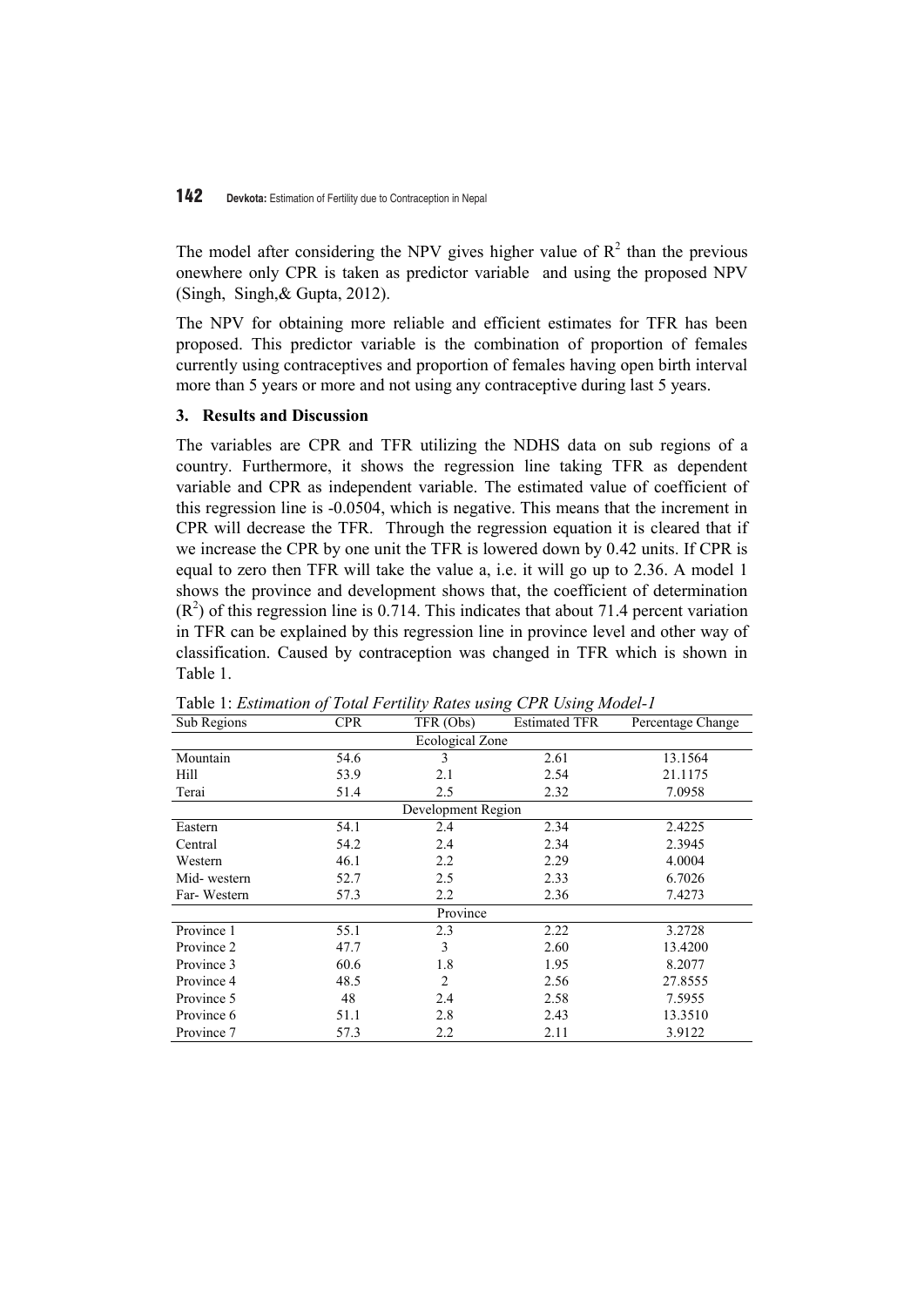| Education          |             |      |      |         |  |  |  |  |
|--------------------|-------------|------|------|---------|--|--|--|--|
| No education       | 58.2        | 3.3  | 2.35 | 28.7688 |  |  |  |  |
| Primary            | 50.4        | 2.7  | 2.22 | 17.9541 |  |  |  |  |
| Some Secondary     | 45.2<br>2.1 |      | 2.00 | 4.7601  |  |  |  |  |
| SLC and above      | 1.8<br>51.5 |      | 2.38 | 32.3678 |  |  |  |  |
| Place of residence |             |      |      |         |  |  |  |  |
| Urban              | 54.8        | 2.26 | 2.17 | 3.7006  |  |  |  |  |
| Rural              | 49.2        | 2.9  | 2.85 | 1.8634  |  |  |  |  |
| Nepal              | 52.6        | 2.3  | 2.44 | 5.9806  |  |  |  |  |

TFR (Obs): Observed Value of TFR

Table 1 shows the CPR, TFR (observed) and TFR (estimated) for different sub regions of Nepal. The predicted value of TFR is obtained with the help of linear regression using Model-1. Province 3 shows highest use of CPR which is 60.6 percent. Province 7 is at second highest in contraceptive use with CPR 57.3percent.Province 2 is the lowest contraception 47.7 percent. Different place and different socio economic status' use of contraception has different results which are mentioned in Table 1. Educated people use lowest contraception which is 45.2 percent and rural area use 49 percent. The highest changing TFR is non educated person and province 4 which are 28.7 and 27.85 percent. The lowest changing TFR are rural area and province 2 which are 1.83 and 2.39 percent. Overall, 5.98 percent change in fertility changed in TFR in Nepal where contraception rate was 52.6 percent.

The simple linear regression analysis has been carried out to find the relationship between TFR and NPV. With the help of different kinds sub regions data, the estimated value of regression coefficient of this model was obtained as -0.909. From the regression equation it is clear that one unit increases in NPV will give 0.033 units reduction in TFR. This Model-2 has coefficient of determination higher than Model-1. The value of coefficient of determination  $(R^2)$  was observed as 0.826. It implies that about 82.6 percent of the variation in TFR is explained by NPV as much in province.

|             |                 |      |            | ີ        |          |                       |  |  |  |
|-------------|-----------------|------|------------|----------|----------|-----------------------|--|--|--|
| Sub Regions | <b>CPR</b>      | NvrC | <b>NPV</b> | TFR(Obs) | Est. TFR | Percentage<br>Changed |  |  |  |
|             | Ecological Zone |      |            |          |          |                       |  |  |  |
|             |                 |      |            |          |          |                       |  |  |  |
| Mountain    | 54.6            | 17.5 | 72.1       |          | 2.53     | 15.6190               |  |  |  |
| Hill        | 53.9            | 27.1 | 81         | 2.1      | 2.17     | 3.4621                |  |  |  |
|             |                 |      |            |          |          |                       |  |  |  |
| Terai       | 51.4            | 16.6 | 68         | 2.5      | 2.70     | 7.8674                |  |  |  |
|             |                 |      |            |          |          |                       |  |  |  |

Table 2: *Estimation of Total Fertility Rates Using NPV Using Model-2*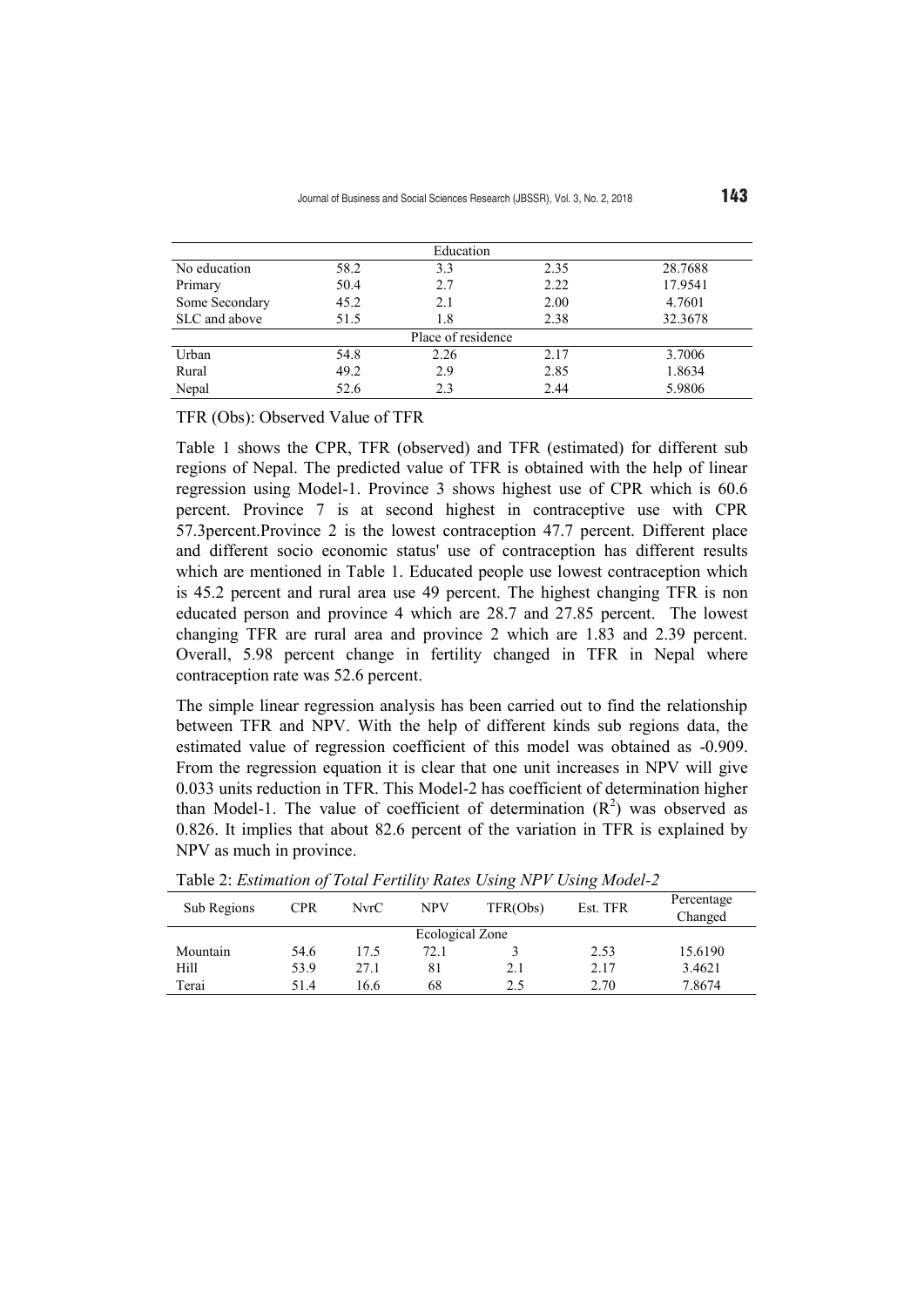| Development Region |      |      |          |                |      |        |  |  |
|--------------------|------|------|----------|----------------|------|--------|--|--|
| Eastern            | 54.1 | 23.1 | 77.2     | 2.4            | 2.39 | 0.3539 |  |  |
| Central            | 54.2 | 17.5 | 71.7     | 2.4            | 2.31 | 3.7722 |  |  |
| Western            | 46.1 | 23.7 | 69.8     | 2.2            | 2.28 | 3.6876 |  |  |
| Mid-western        | 52.7 | 20.8 | 73.5     | 2.5            | 2.34 | 6.5473 |  |  |
| Far-Western        | 57.3 | 17.4 | 74.7     | 2.2            | 2.35 | 7.0098 |  |  |
|                    |      |      | Province |                |      |        |  |  |
| Province 1         | 55.1 | 27.5 | 82.6     | 2.3            | 2.08 | 9.5234 |  |  |
| Province 2         | 47.7 | 10.3 | 58       | 3              | 2.91 | 3.1440 |  |  |
| Province 3         | 60.6 | 32   | 92.6     | 1.8            | 1.75 | 3.0161 |  |  |
| Province 4         | 48.5 | 33.2 | 81.7     | $\overline{2}$ | 2.11 | 5.5567 |  |  |
| Province 5         | 48   | 22.6 | 70.6     | 2.4            | 2.48 | 3.4693 |  |  |
| Province 6         | 51.1 | 12.4 | 63.5     | 2.8            | 2.72 | 2.8111 |  |  |
| Province 7         | 57.3 | 17.4 | 74.7     | 2.2            | 2.35 | 6.6277 |  |  |
| Place of Residence |      |      |          |                |      |        |  |  |
| Urban              | 54.8 | 24.6 | 79.4     | 2.26           | 2.17 | 4.0038 |  |  |
| Rural              | 49.2 | 15.9 | 65.1     | 2.9            | 2.82 | 2.5965 |  |  |
| Nepal              | 52.6 | 20.3 | 72.9     | 2.3            | 2.47 | 7.2024 |  |  |

NvrC : Proportion of females having no births in last 5 years

TFR (Obs): Observed Value of TFR

Table 2 gives the data for CPR, proportion of females whose open birth interval is more than 5 years, contraceptives prevalence rate, TFR (observed) and TFR (estimated) for sub regions using Model-2. The estimated TFR in this case is more closed than previous estimate of TFR which is given in Table-1. Province 3shows lowest estimated TFR 1.75 and Province 2 shows highest estimated TFR 2.91. Nepal has estimated value of TFR as 2.47.

The changes were occurred due to the use of an additive indicator in addition to CPR which has proportion of females whose open birth interval is more than 5 years. Overall, in Nepal, change was 7.2 percent caused in contraception and birth spacing in five years. Different sub region and different places change in TFR shows Table 2 using model 2 by NPV. The highest changes TFR are province1 and lowest in province 6 which are9.5 percent and 2.8 percent respectively. The different demographic and socio-economic Characteristics also affect of estimated TFR which is discussed in Table 3.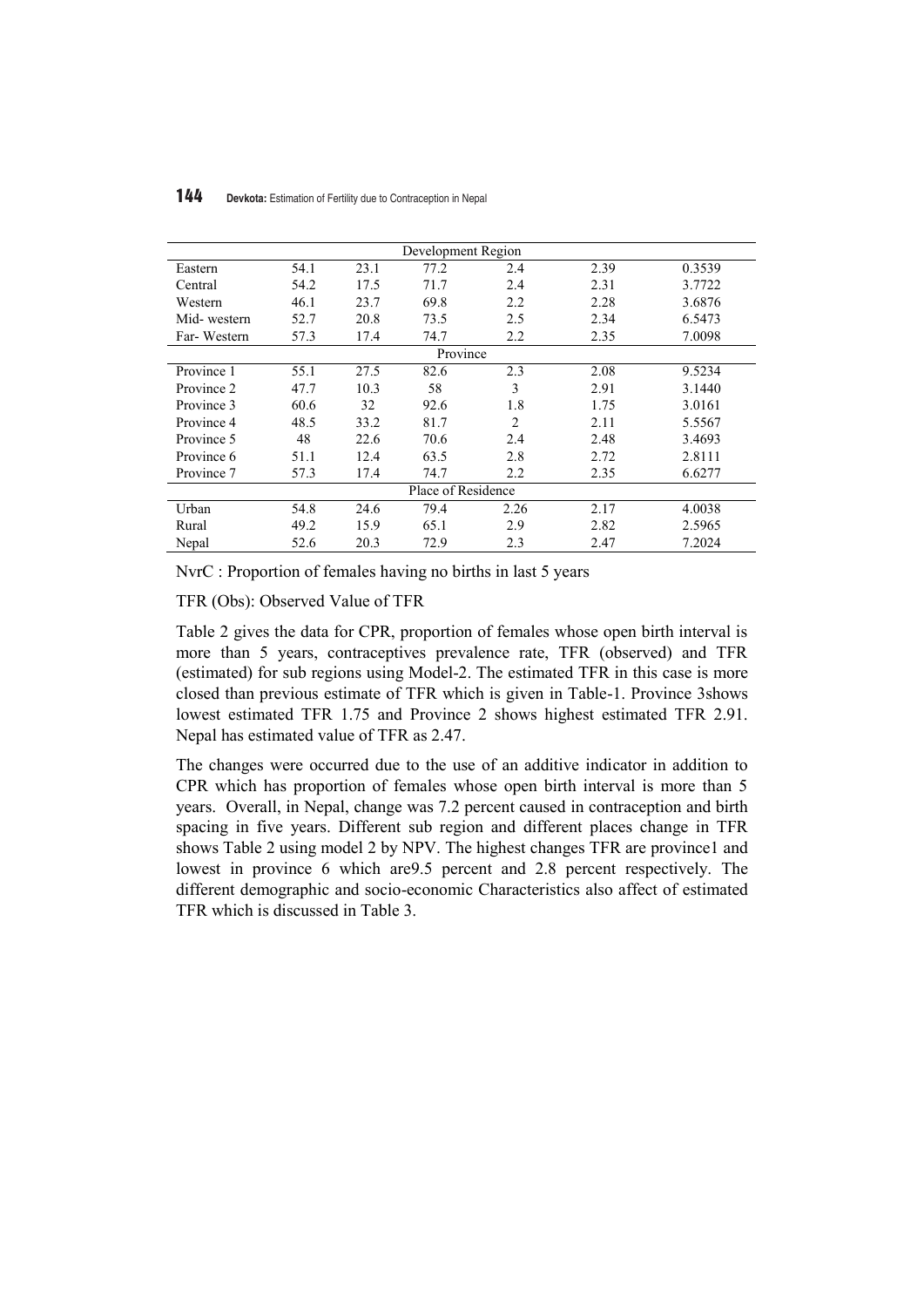|                 |            | <b>NvrC</b>            |      |         |         | Percentage |  |  |
|-----------------|------------|------------------------|------|---------|---------|------------|--|--|
| Sub Regions     | <b>CPR</b> | TFR(Obs)<br><b>NPV</b> |      | Est.TFR | Changed |            |  |  |
| Education       |            |                        |      |         |         |            |  |  |
| No education    | 58.2       | 17.4                   | 75.6 | 3.3     | 2.40    | 27.3341    |  |  |
| Primary         | 50.4       | 18.9                   | 69.3 | 2.7     | 2.51    | 6.9227     |  |  |
| Some            |            |                        |      |         |         |            |  |  |
| Secondary       | 45.2       | 22.6                   | 67.8 | 2.1     | 2.54    | 20.9759    |  |  |
| SLC and above   | 51.5       | 29.4                   | 80.9 | 1.8     | 2.30    | 27.8409    |  |  |
| Wealth quintile |            |                        |      |         |         |            |  |  |
| Lowest          | 49.1       | 14.8                   | 63.9 | 2.53    | 2.56    | 1.0104     |  |  |
| Second          | 53.4       | 19.5                   | 72.9 | 2.19    | 2.31    | 5.0822     |  |  |
| Middle          | 49.6       | 17.4                   | 67   | 2.49    | 2.47    | 0.8977     |  |  |
| Fourth          | 50.1       | 21.7                   | 71.8 | 2.45    | 2.34    | 4.8227     |  |  |
| Highest         | 60.4       | 36.1                   | 96.5 | 1.64    | 1.64    | 0.0005     |  |  |

Table 3: *Estimation of TFR for Socio-Economic Characteristics Using Model-2*

NvrC : Proportion of females having no births in last 5 years

TFR (Obs): Observed Value of TFR

Table 3 represents the CPR, proportion of females having no births in last 5 years, NPV, observed value of TFR and estimated value of TFR and percentage change in the observed and estimated values of TFR according to different socio-economic background characteristics of a country by the application of Model 2. TFR is estimated with the help of NPV for different groups for example wealth index, educational status for the country. In case of education differential, the highest, no education group have CPR 58.8 percent and another additive indicator in NPV have 17.4 percent proportion and 10+ education group have CPR 75.6 percent. The lowest, no education group has CPR 45.2percent and another additive indicator in NPV has 22.6 percent proportion and 10+ education groups have CPR 67.8 percent. The highest changed in second quintile is 5.0 percent. The difference between lowest and highest wealth index groups with respect to the estimated value of TFR is observed and estimated values of TFR in Table 3.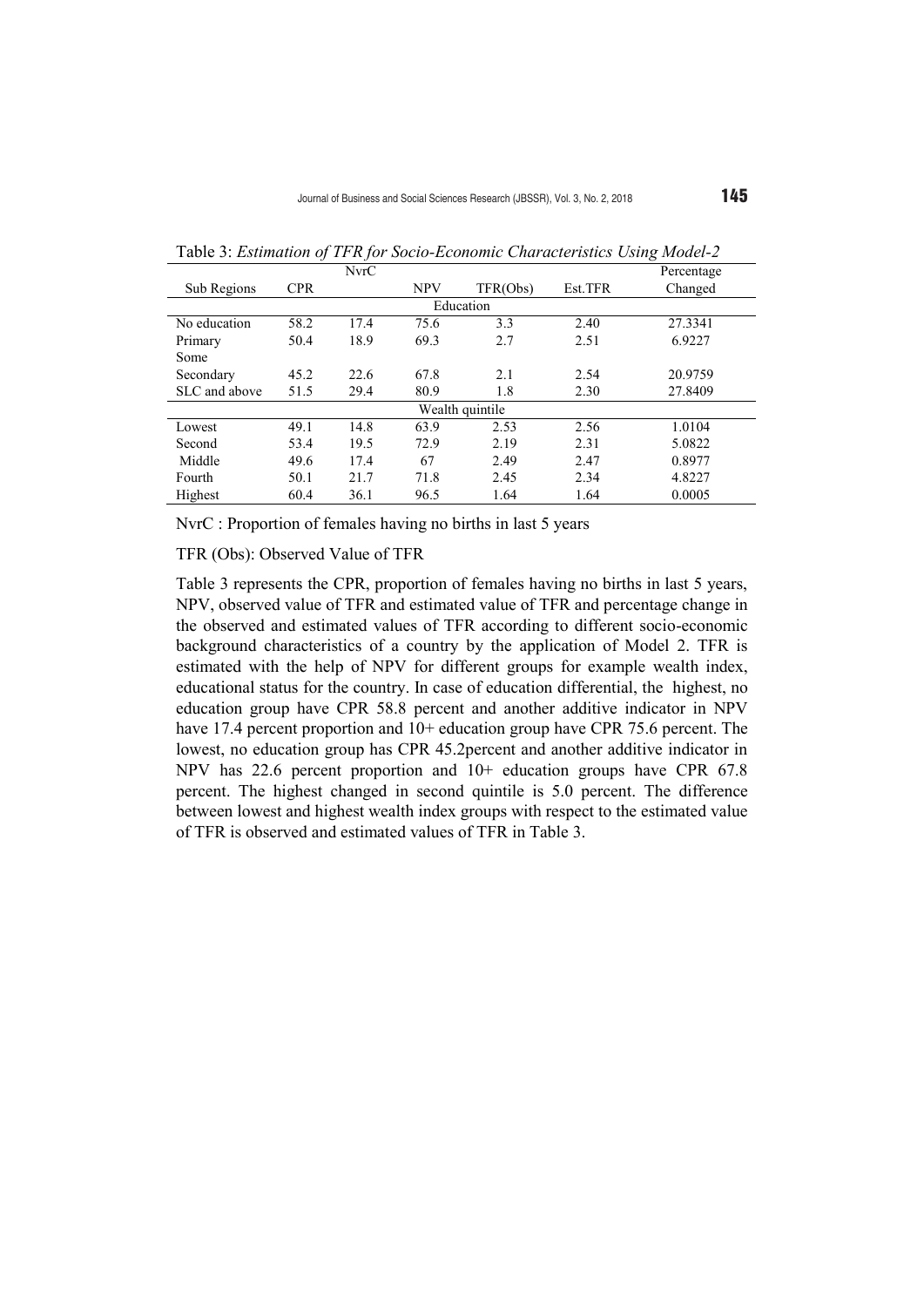| Sub Regions            |                    | Est.       |             | Pot. of    | PD    | <b>Birth</b> | <b>Birth</b> |         |  |  |
|------------------------|--------------------|------------|-------------|------------|-------|--------------|--------------|---------|--|--|
|                        | <b>NPV</b>         | <b>TFR</b> | <b>NvrC</b> | <b>TFR</b> |       |              | Female       | Averted |  |  |
| <b>Ecological Zone</b> |                    |            |             |            |       |              |              |         |  |  |
| Mountain               | 72.1               | 2.53       | 17.5        | 7.47       | 66.11 | 353          | 775          | 233     |  |  |
| Hill                   | 81                 | 2.17       | 27.1        | 7.83       | 72.24 | 1859         | 5556         | 1343    |  |  |
| Terai                  | 68                 | 2.70       | 16.6        | 7.30       | 63.08 | 2628         | 6531         | 1658    |  |  |
|                        | Development Region |            |             |            |       |              |              |         |  |  |
| Eastern                | 77.2               | 2.39       | 23.1        | 7.61       | 68.57 | 1091         | 2900         | 748     |  |  |
| Central                | 71.7               | 2.31       | 17.5        | 7.69       | 69.97 | 1768         | 4569         | 1237    |  |  |
| Western                | 69.8               | 2.28       | 23.7        | 7.72       | 70.45 | 887          | 2597         | 625     |  |  |
| Mid-western            | 73.5               | 2.34       | 20.8        | 7.66       | 69.51 | 666          | 1650         | 463     |  |  |
| Far-Western            | 74.7               | 2.35       | 17.4        | 7.65       | 69.21 | 428          | 1145         | 296     |  |  |
| Province               |                    |            |             |            |       |              |              |         |  |  |
| Province 1             | 82.6               | 2.08       | 27.5        | 7.92       | 73.72 | 776          | 2173         | 572     |  |  |
| Province 2             | 58                 | 2.91       | 10.3        | 7.09       | 59.04 | 1286         | 2563         | 759     |  |  |
| Province 3             | 92.6               | 1.75       | 32          | 8.25       | 78.85 | 798          | 2732         | 629     |  |  |
| Province 4             | 81.7               | 2.11       | 33.2        | 7.89       | 73.24 | 385          | 1249         | 282     |  |  |
| Province 5             | 70.6               | 2.48       | 22.6        | 7.52       | 66.96 | 840          | 2274         | 562     |  |  |
| Province 6             | 63.5               | 2.72       | 12.4        | 7.28       | 62.61 | 328          | 724          | 205     |  |  |
| Province 7             | 74.7               | 2.35       | 17.4        | 7.65       | 69.35 | 428          | 1145         | 297     |  |  |
| Place of Residence     |                    |            |             |            |       |              |              |         |  |  |
| Urban                  | 79.4               | 2.17       | 24.6        | 7.83       | 72.34 | 1931         | 8072         | 1397    |  |  |
| Rural                  | 65.1               | 2.82       | 15.9        | 7.18       | 60.63 | 2909         | 4790         | 1764    |  |  |
| Nepal                  | 72.9               | 2.47       | 20.3        | 7.53       | 67.27 | 4840         | 12862        | 3256    |  |  |

Table 4: *Estimation of Total Number of Births Averted due to Contraception*

*Est. TFR: Estimated Value of TFR using Model-2*

*NvrC : Proportion of females having no births in last 5 years* 

*Pot. TFR: Potential Total fertility in the absence of Contraceptives* 

*PD: Percentage decrement in TFR due to contraceptive use*

This indicates that Model-2 is quite helpful to get the estimates of TFR at different background characteristics at state level and it is very easy to obtain. Table 4 represents the NPV, estimated value of TFR, proportion of females having no births in last 5 years in their complete reproductive period prior to survey date, potential TFR in the absence of current contraceptives, percentage decrement (PD) in TFR due to use of contraceptives and number of births averted in last three year among the females who were exposed for 3 ecological zone, 5 development region and 7 states and rural–urban sub regions of Nepal by using current contraceptives. Estimated value of TFR is obtained with the help of NPV and potential value of TFR is obtained by taking additive indicator, which is the proportion of females who have not given births in last 5 years till reference date, using NPV in Model-2. The use of current contraception is a reduction of 3256 births in all over NEPAL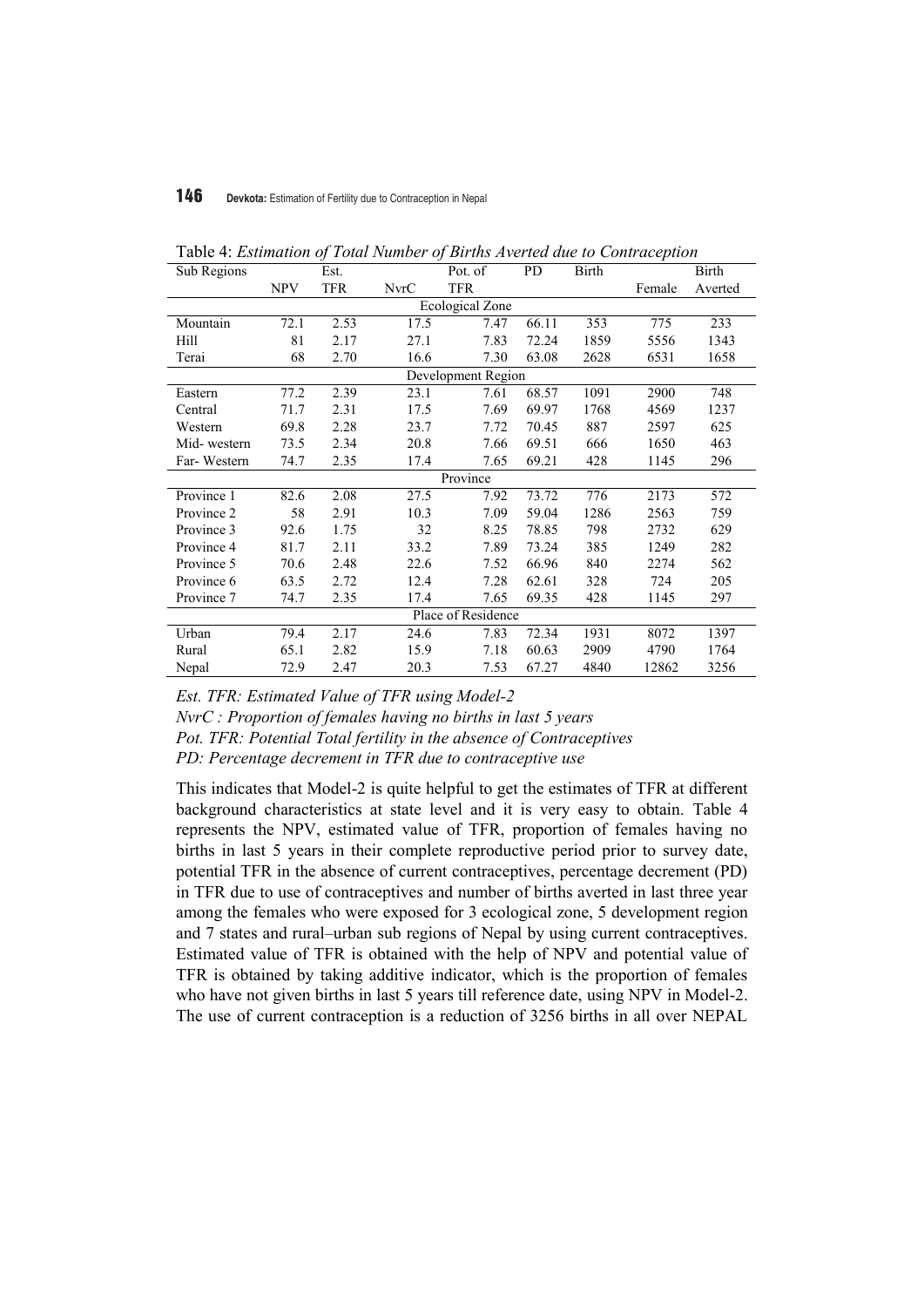among the total 12862 females considered who are exposed to the risk of conception. Maximum 759 births have been reduced by Province 2 for sample size of 2563 currently married females and minimum 205 births with sample size of 724 currently married females have been averted in province 6. Ecological zone, development region and place of residence also averted birth estimated in Table 4. This analysis shows that large number of births has been averted in the presence of current contraceptives of the country.

It is very crucial, critical and important and noted that in this method the dependent and independent variable(s) should be highly correlated. There are so many predictor variable(s) for estimating the TFR. Mauldin and Ross have used CPR to predict TFR of any population (Jain, 1997). The use of contraception is more but it is not properly practiced then the effect of the method for birth aversion. In 156 countries and areas around the world, the estimated number of births that the estimates of the approximately 230 million, which is more than the estimated 129 million births that actually 81 percent variants(Liu, 2015).India taking as about 63.5 percent decrement in TFR due to the use of contraceptives and reduction of 14629 births in all over India among the total 87925 females considered who are exposed to the risk of conception and 85 percent variation (Singh, Singh & Gupta, 2012).Use of contraception also plays a significant role in births in last five years. The females using contraception shows about 20 percent less chance than the nonuser females for higher number of births (Roy et al., 2015).This study shows that NPV, the improved model explained about 82.6percent of the variation in TFR. These various studies are close to estimation regression analysis.

# **4. Concluding Remarks**

In this study, estimation of the total fertility rate is done using indirect method. Here, ridge regression estimator is applied for this purpose where exogenous variables are correlated to each other. Also, estimation of number of unintended births using various family planning methods and the percent of increment in births in the absence of birth control devices is studied. Empirical analysis is done for Nepal and data is taken from Nepal Demographic Health Survey (2016). Since total fertility rate depends on various factors i.e. human development index, literacy, maternal care, contraception use, birth interval so on. But, in this study, an improved model is also applied for estimation of TFR with correlate Contraception. Here, in the study contraceptive prevalence rate (CPR) is taken in the percentage for the women aged 15-49 years who are using contraceptive methods. The obtained results show that there are variation in the births avoided using family planning practices in Nepal.This result was described as gap between increasing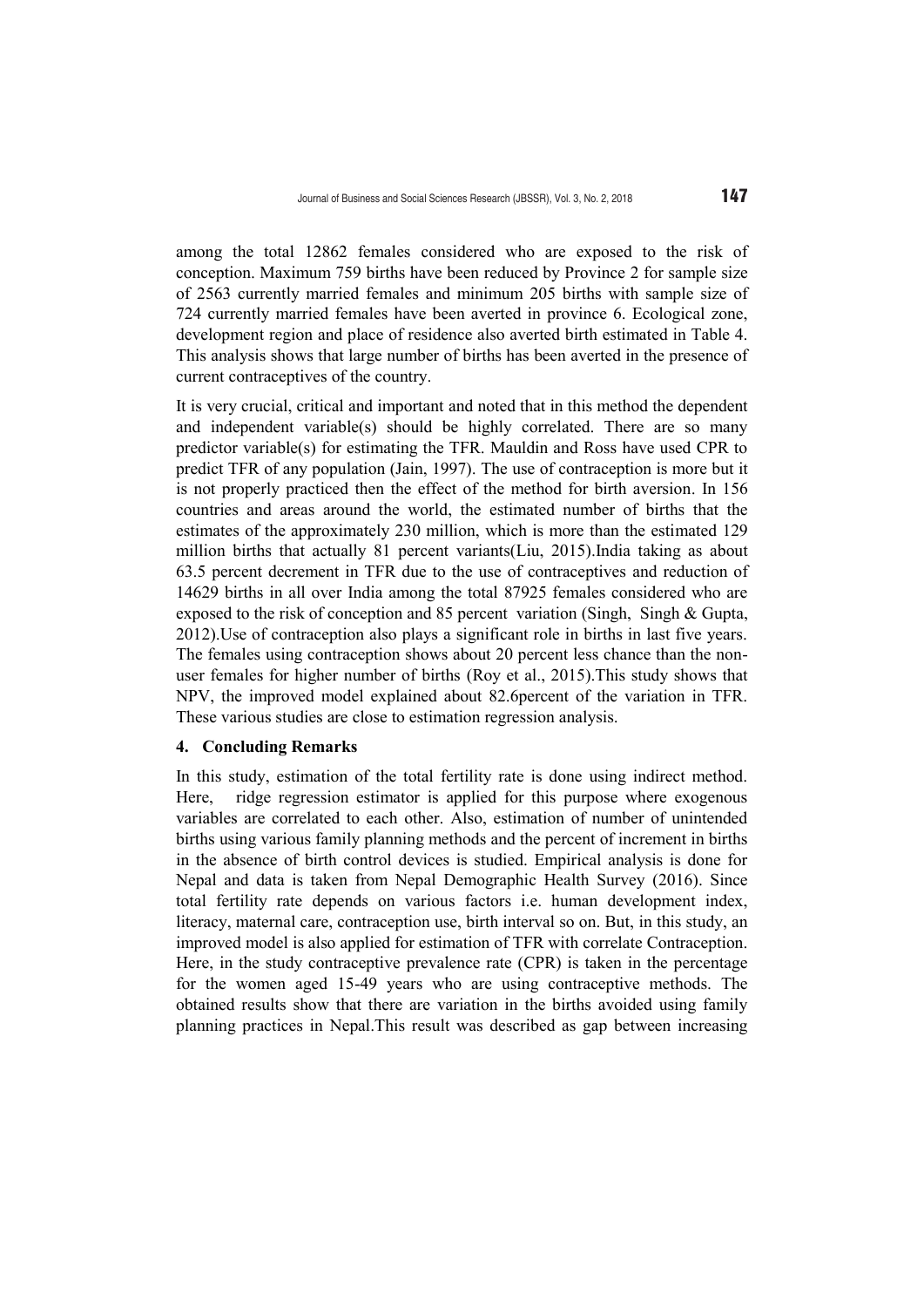desire to control fertility and ability to do so and then eventual decrease as more women use contraception. The use of current contraception is a reduction of 3256 births in all over NEPAL among the total 12862 females considered who are exposed to the risk of conception. Nepal is taking about 67.27percent decrement in TFR due to the use of contraception. Highest decrement in TFR (78.85 percent) is shown by Province 3 and lowest decrement in TFR (59.04 percent) is Province 2. It also includes the recent study of number of births averted due to the contraceptive use at state level. In fact, it is provided reasonable estimates of births averted due to contraceptive use by national populations. The variables are CPR that about 52.6 percent variation in TFR can be explained by the first regression approach. Using NPV, the improved model explained about 82.6percent of the variation in TFR. Estimates of births averted and the percent change in births in the absence of contraception based on the two methods are fairly consistent. This model can be used to estimate TFRs up to the different demographic dividend of sub division of the country also. It also includes the recent study of number of births averted due to the contraceptive use at states level.

#### **References**

- Basu, A. M. (1996). The International Conference on Population and Development Cairo 1994. Is its Plan of Action important desirable and feasible? ICPD: what about mens rights and womens responsibilities?. *Health Transition Review*, *6*(2), 225-7.
- Becker, E. D. (1999). *High resolution NMR: theory and chemical applications*. Elsevier.
- Becker, S., (1999). Measuring unmet need: Wives, husbands or couples? *International Family Planning Perspectives*,*25*(4), 172-180.
- Bhattacharya, B. N., Singh, K. K., Taskar, A. D., & Srivastava, O. P. (1984). Births averted under family planning programme: Amathematical approach.*Sankhyā:The Indian Journal of Statistics, 46*(3), 320-330.
- Bongaart, J. (1978). A frame work for analyzing the proximate determinants of fertility.*Population and Development Review, 4,* 105-132.
- Bongaart, J., & Potter, R.G.( 1983). *Fertility, biology and behavior*. New York:Academic Press.
- Brass, W. (1968). Methods of analysis and estimation*.* InW. Brass et al.(Eds.), *The demography of tropical Africa.* Princeton:Princeton University Press.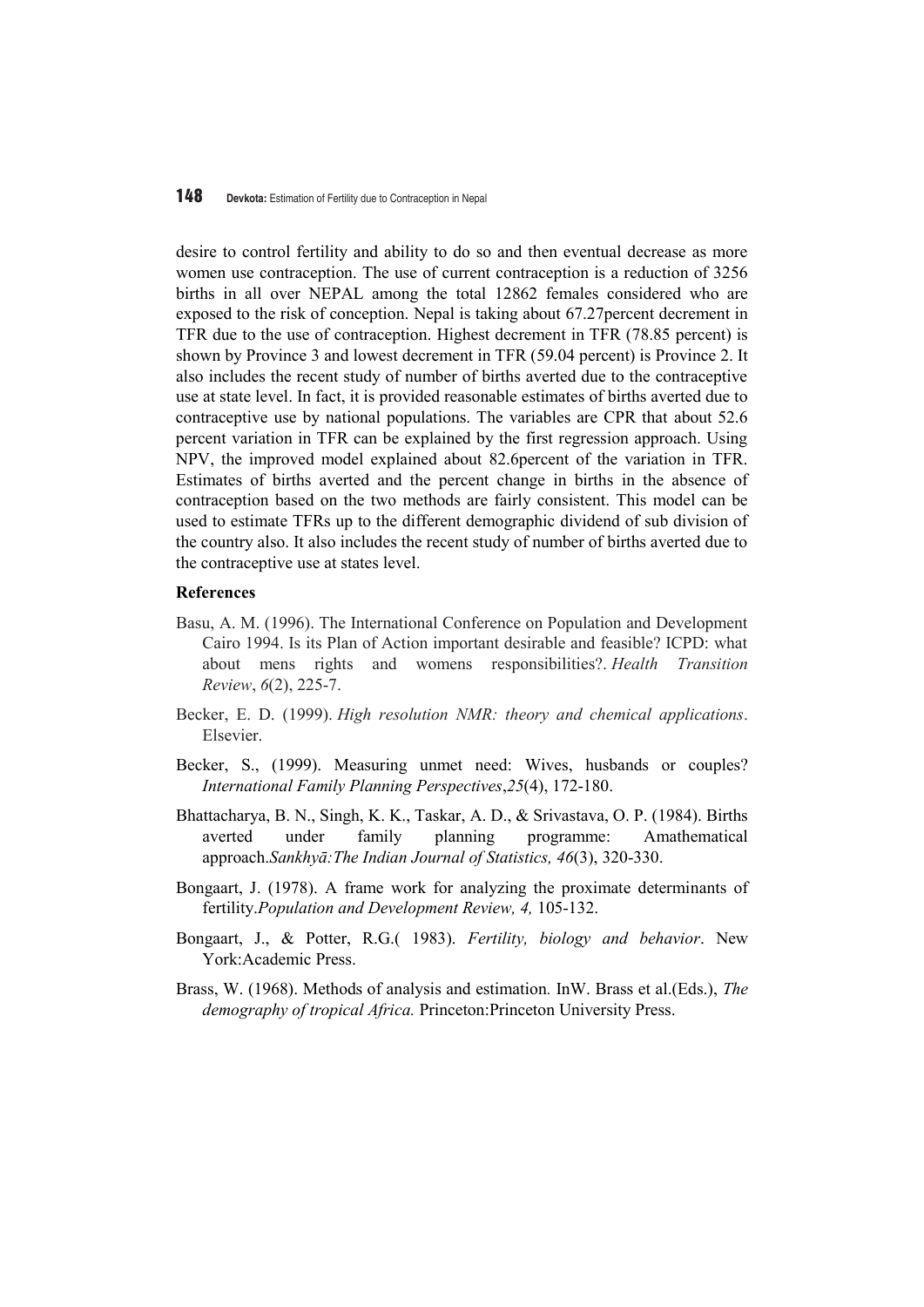- Casterline, J. B., &Sinding, S. W. (2000).Unmet need for family planning in developing countries and implications for population policy. *Population and Development Review*,*26*(4), 691-723.
- Coale A.J.,& Trussell T. J. (1974). Model fertility schedules: Variations in the age structure of childbearing in human populations*.Population Index,* 40.
- Devkota, B.M.(2014).*Projection of fertility levels and trends in Nepal (2011- 2021)*(Unpublished M Phil dissertation). Central department of Population Studies (CDPS), TU, Kathmandu, Nepal.
- Herstad, C. H.,& Britt. (2002). *Family planning worldwide, 2002 data sheet.* Washington, DC: Population Reference Bureau.
- Hobcraft, J., & Little, R.A. (1982). Fertility exposure analysis: A new method for assessing the contribution of proximate determinants to fertility differentials. *Populations Studies*,38.
- Jain, A. (1997). *Consistency between contraceptive use and fertility in India.* New Delhi: Demography India.
- Kelly, W.J. (1971). Estimation of births averted by family planning programs: The parity approach. *Studies in Family Planning, 2*(9), 197-201.
- Liu, L., Becker, S., Tsui, A., & Ahmed, S. (2008). Three methods of estimating births averted nationally by contraception. *Population studies*, *62*(2), 191-210.
- Ministry of Health (MOHP). (2016). *Nepal demographic and health survey2016*.Kathmandu, Nepal and Calverton, New ERA and ORC Macro, DHS+, Maryland, USA.
- Palmore, J. A. (1978). *Regression estimates of changes in fertility, 1955-60 to 1965-75, for most major nations and territories*(Papers of the East-West Population Institute, No. 58). Honolulu, East-West Center.
- Prada-Salas, E. (1975). Estimate of births averted in the profamilia program. *Studies in family planning*, *6*(5), 121-125.
- Rele, J.R. (1987). Fertility levels and trends in India, 1951-81. *Population and Development Review,13*(3), 513-530.
- Ross, J. A., & Winfrey, W. L. (2002). Unmet need for contraception in the developing world and the former Soviet Union: an updated estimate. *International family planning perspectives*, 138-143.